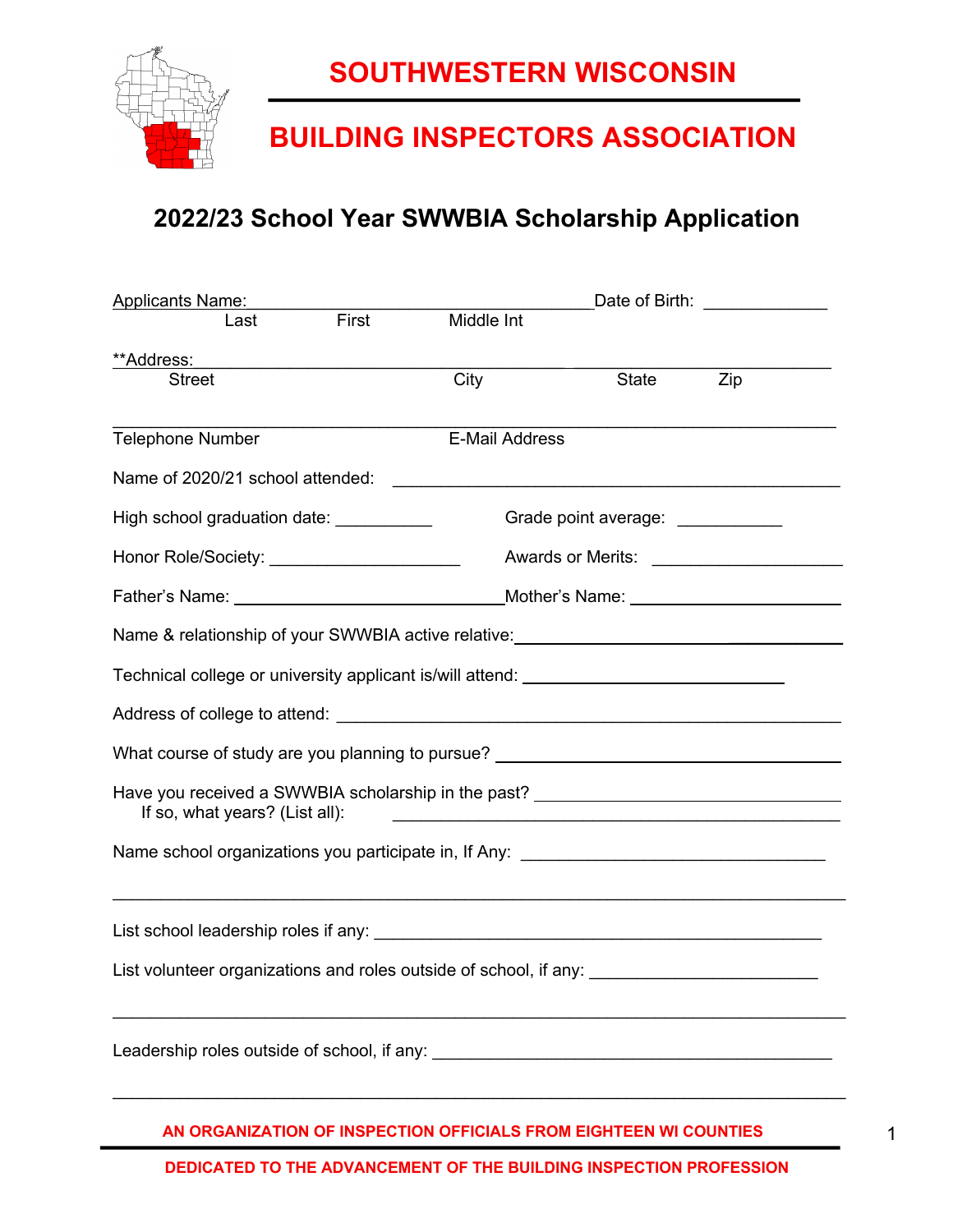

### **BUILDING INSPECTORS ASSOCIATION**

Applicants Name:

### **2022/23 SCHOOL YEAR SWWBIA SCHOLARSHIP GUIDELINES**

- Amount of scholarship awards program: \$1000 maximum per recipient, \$4000 total per year all applicants combined.
- The number of scholarships to be awarded each year will vary depending upon the number of successful applicants selected by the SWWBIA Membership Committee.
- Scholarship may be used at any technical college or four year college.
- Applicant must be a full-time student.
- Each applicant is eligible to receive the SWWBIA Scholarship no more than four (4) times over a four (4) year period. Applicants must reapply each year.

#### **REQUIREMENTS**

• Applicants whose parent(s) or grandparent(s) are **Active Members** of SWWBIA will be eligible. Active Member is defined in the Association's By-Laws.

### **ARTICLE III Membership and Voting**

(A) Active. Active membership shall be limited to persons who:

1. Are actively engaged in an inspection and enforcement function of a Wisconsin municipality or certified to do so.

- 2. Pay dues on time per Article VII.
- 3. Hold a valid Wisconsin Commercial or Uniform Dwelling Code certification.

4. Have attended two (2) bi-monthly meetings in the previous year. Active members meeting these requirements shall have rights to make motions, vote, receive apparel discounts and scholarship opportunities and may participate in all activities provided by this organization. Co-pays may be required on some activities. The association's designated committees shall

#### • **Application Requirements To Qualify (Phase1)**:

determine all co-pays.

- o Send a completed **SWWBIA Scholarship Application** by the applicant to the SWWBIA Membership Committee chairperson, Terrance Welsh, by **APRIL 15, 2022**.
- $\circ$  Include a letter of recommendation from an unrelated sponsor properly signed.
- o Scholarship application must also be properly signed by the sponsor.
- o Include prior year final grades (report card/transcripts) from High School or College.

**AN ORGANIZATION OF INSPECTION OFFICIALS FROM EIGHTEEN WI COUNTIES**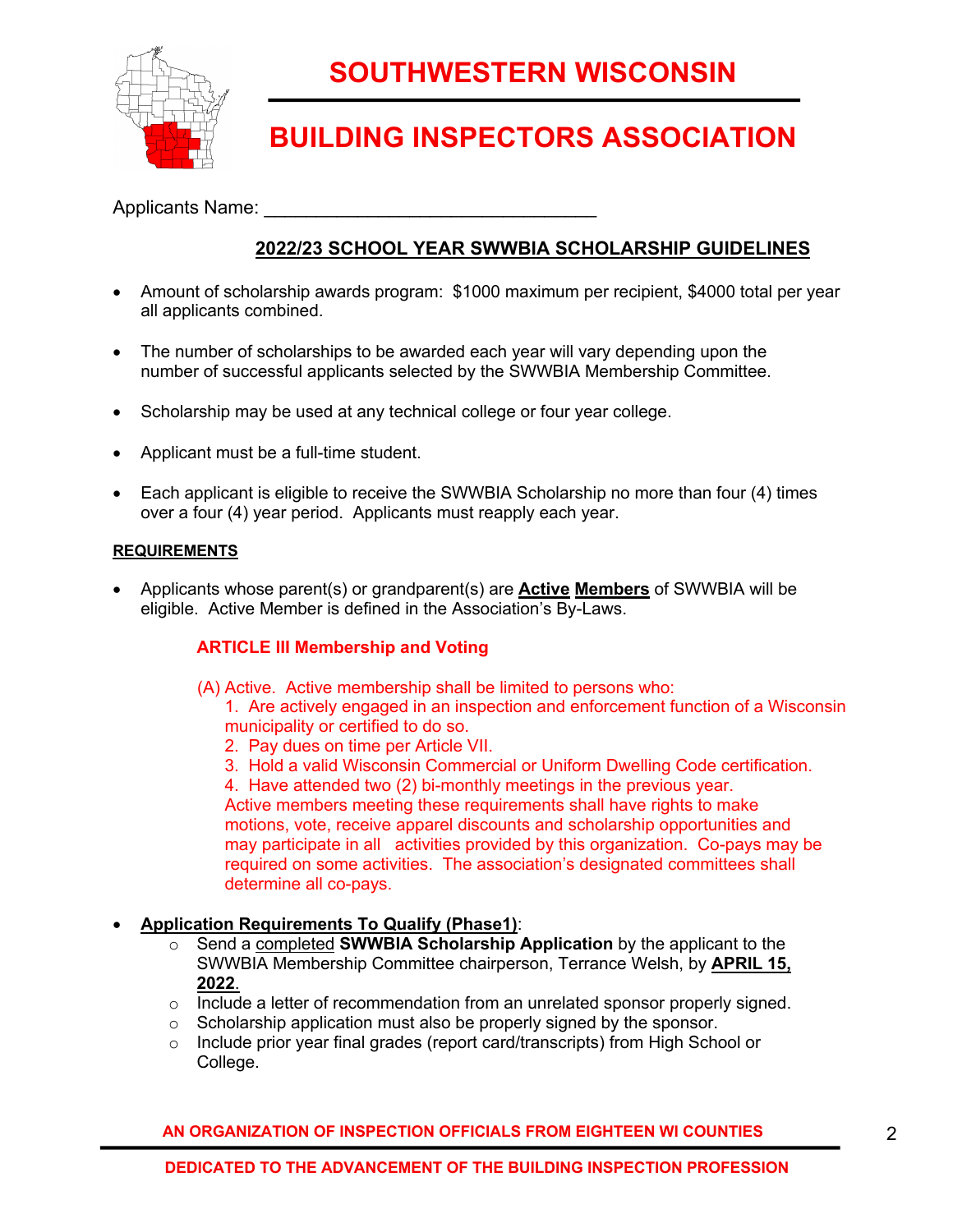

# **BUILDING INSPECTORS ASSOCIATION**

Applicants Name:

### • **Selection Procedure:**

- $\circ$  The SWWBIA Membership Committee, as appointed by the current SWWBIA president, will select all successful recipient(s).
- o Preference points are given to students planning a career in a building related field.
- o Successful applicants will be contact by E-Mail and/or a letter of address given.
	- § (*It is not our responsibility to insure accuracy of addresses)*

### • **Scholarship Award Requirements & Deadline (Phase 2 to get your check):**

- o Scholarship monies will be awarded after first sememster of college in **December** after the recipient presents the following by **January 20th, 2023**:
	- **Official transcripts or class schedule** of college being attended showing proof of enrollment
	- **Documents of proof** that first semester or quarter has been completed. Grades or exam results properly noted with dates and courses are acceptable.
- $\circ$  A check will be made payable to the the student unless otherwise notified by the the student. The check will be mailed to the applicant's address noted on the application. The recipient must submit all necessary information to the SWWBIA Membership Committee Chairperson to ensure that the check is sent to the correct place. SWWBIA will not be responsible for checks sent to the wrong address. Once returned they will not be forwarded. The check will be forfeited.

#### **REMINDER NOTE:**

**Phase 1 - All applications, past transcripts or report cards and letters of recommendation must be received by MAIL by April 15, 2022. NOTE: Email copies will be accepted, however, hard copy is still required to be received by April 15th, 2022. Late submittals will be disqualified.**

**Phase 2 – HARD COPIES of official transcripts, and/or class schedule plus 2022/2023 first semester(quarter) documents(report cards) supporting first semester attendance are due to the Membership Committee Chairperson NO LATER THAN January 20th, 2023 to release the scholarship award payment.**

**All scholarship application information shall be mailed to the following address:** 

Terrance Welsh, Chairperson SWWBIA Membership Committee PO Box 465 Delavan, WI 53115 bldginsp@ci.delavan.wi.us